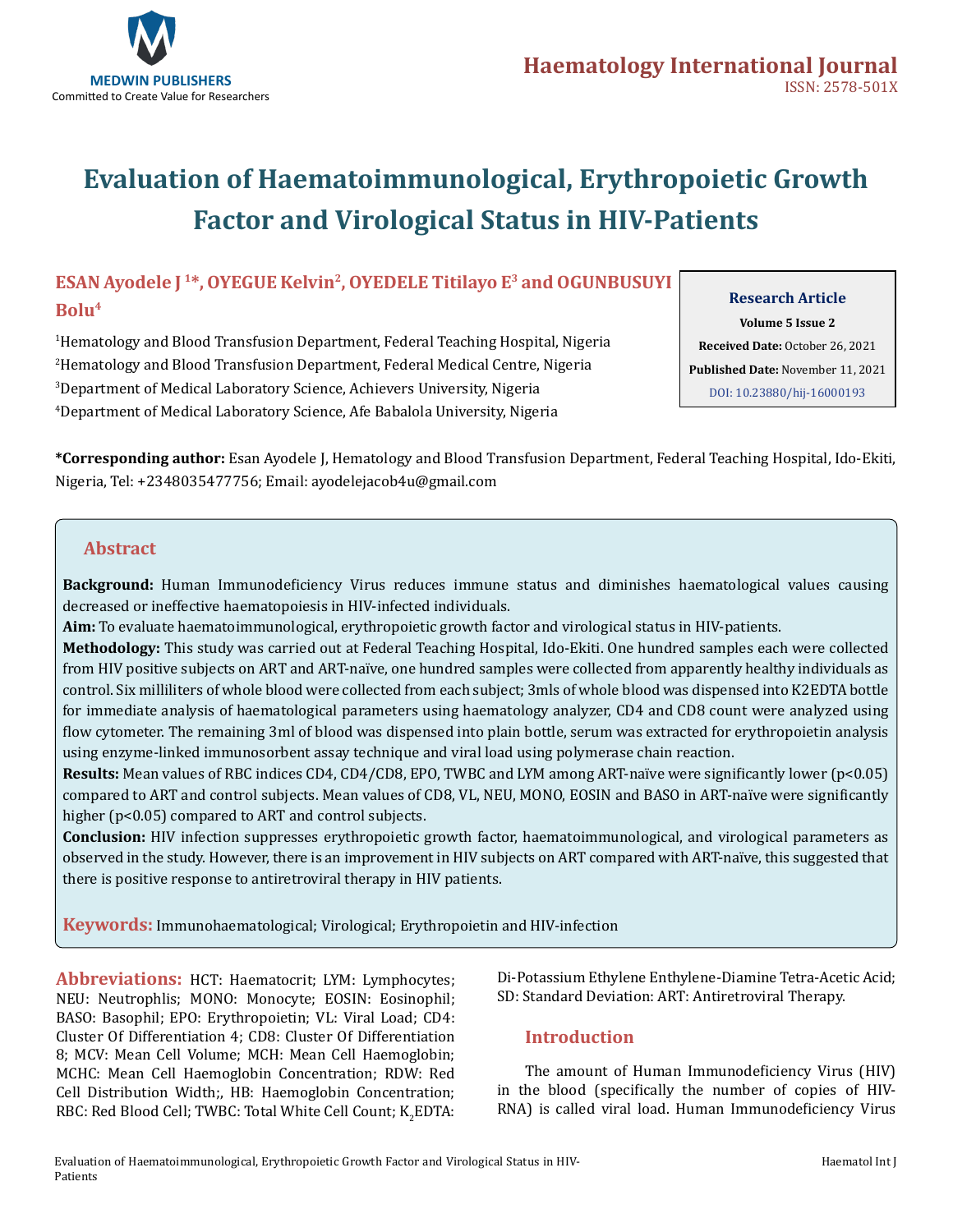(HIV) infection reduces immune status and diminishes haematological values causing decreased or ineffective haematopoiesis in HIV-infected individuals [1]. Viral load represents how quickly HIV is replicating, when people are first infected with HIV infection, the HIV viral load increases rapidly [2] after about 3 to 6 months, even without treatment, it drops to a lower level, which remains constant, called the set point. HIV-RNA viral load indicates how contagious the infection is, how fast the CD4 count is likely to decrease and how fast symptoms are likely to appear [3]. During successful treatment, the viral load decreases to very low or undetectable levels (less than about 20 to 40 copies per microliter of blood). However, inactive (latent) HIV infection is still present within cells and if treatment is stopped, HIV starts replicating and the viral load increases. An increase in the viral load during treatment may indicate that HIV has developed resistance to drug treatment; the person is not taking the prescribed drugs or both [4]. Absolute CD4+ lymphocytes are a primary target of the human immunodeficiency virus (HIV), which helps to determine how well the immune system can protect the body from infections and how severe the damage done by the HIV infection, CD4 count falls below about 200 cells per microliter of blood make the immune system becomes less able to fight certain infections. However, CD4 counts below 50 cells per microliter of blood are particularly dangerous because additional opportunistic infections that can rapidly cause severe weight loss, blindness, or death commonly occur. (CD8) T cell is a cytotoxic T Lymphocytes that destroy virally infected cells and remain inactivated when there is no foreign antigen. It contributes to the eradication of intracellular infections and to the control of many chronic infections like HIV/AIDS [5].

In HIV infected patients, CD4/CD8 ratio and CD8+ T-lymphocyte counts have been suggested as prognostic markers for mortality, in addition to viral load and CD4 count. During HIV infection, CD8 cells increases as HIV is progressing in response to HIV infection. HIV replication leads to activation of the innate and adaptive immune system, generating an inflammatory environment making CD8 T cell increasing [6]. An elevated CD8 cell count is associated with an increased risk of HIV treatment failure especially for patients who initially achieve an undetectable viral load [7,8]. The CD4/CD8 ratio is considered a marker of disease progression in HIV/AIDS, and is often found to be inverted meaning that there are less CD4 cells than CD8 cells, resulting in a ratio of less than 1. Low CD4/CD8 ratios were also found to be associated with increased morbidity and mortality in HIV infection [9,10]. CD8 cells are often increased, especially in less advanced stages of AIDS. Combination of lowered CD4 counts and increased CD8 counts are commonly thought to occur only in people diagnosed HIV positive [11,12]. The primary action of Erythropoietin (EPO) is to promote

# **[Haematology International Journal](https://medwinpublishers.com/HIJ/)**

the proliferation and differentiation of the colony-forming unit-erythroid (CFU-E) and other erythroid progenitors. Haematological abnormalities are common occurrence in individuals diagnosed with human immunodeficiency<br>virus. the commonest of these haematological the commonest of these abnormalities reported by several studies include: anaemia, thrombocytopenia and leucopenia [13]. Associated risk factors for these haematological abnormalities both prior to starting ART and while on ART could include HIVrelated bone-marrow suppression, myelosuppression from antiretroviral drugs such as zidovudine and opportunistic infections [14].

Erythropoietin level in HIV-infected patients showed that the levels of erythropoietin failed to rise commensurate with increasing anaemia, suggested that insufficient amounts of erythropoietin cause anaemia due to direct effect of HIV infection on marrow progenitor cells [15]. Adebola, et al. reported that non-HIV infected anaemic subjects had an expected EPO rise whereas the HIV infected anaemic subjects showed no significant expected rise in serum EPO levels, this confirmed that there is an inappropriate EPO response to anaemia in HIV infected patients. There is blunted response to EPO in HIV infected patients who have anaemia, this suggested that a blunting of the EPO response may be involved in the pathogenesis of the HIV-related anaemia [16]. The primary goal of ART is to suppress HIV RNA lower than the detection level of the assay within six months on treatment to restore immunologic and haematological function, reduces morbidity and mortality and vertical transmission [7]. Positive effect of ART in the reduction of viral load, decreased destruction of mature haematopoietic cells of multiple lineages, an improvement in the blunted erythropoietin response and decreased incidences of opportunistic infections while on ART will improve overall quality of life expectant among HIV patients [17]. The aim of this study was to evaluate haematoimmunological, erythropoietic growth factor and virological status in HIVpatients.

## **Materials and Methods**

## **Study Design**

This study was carried out at Federal Teaching Hospital, Ido Ekiti, Nigeria. One hundred samples each was collected from HIV positive subjects on ART and HIV positive subjects ART naïve. One hundred samples were collected from apparently healthy individuals as control for the study. Consented subjects were re-screened for HIV infection for the purpose of the study to confirm their HIV status using serial algorithm method. Subject's consent was sort for through an informed consent form and ethical approval was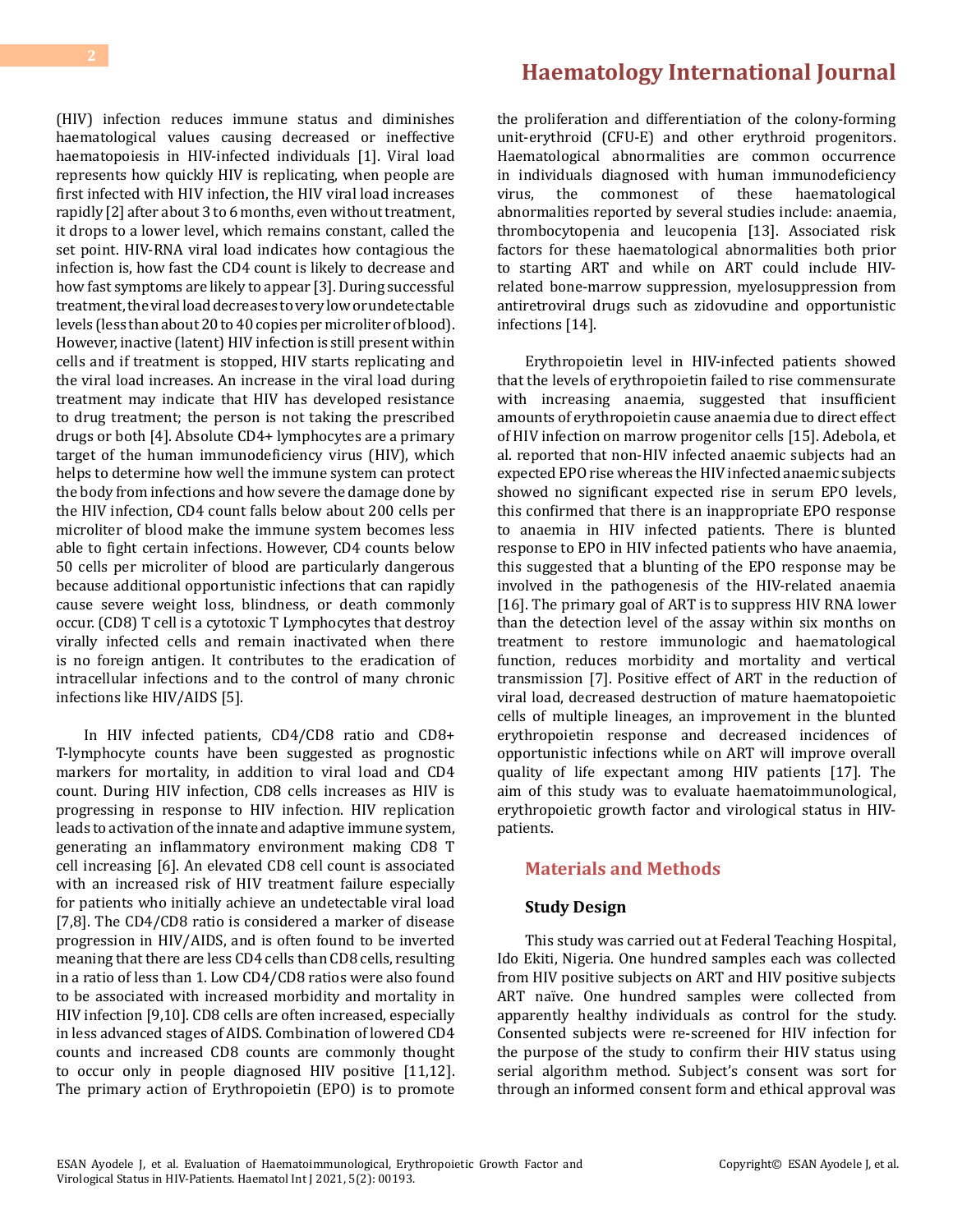# **[Haematology International Journal](https://medwinpublishers.com/HIJ/)**

obtained from Federal Teaching Hospital, Ido-Ekiti.

#### **Sample Collection and Sample Preparation**

Six milliliters (6ml) of whole blood was collected from each consented subject, 3ml was dispensed into  $K_2$ EDTA bottle for immediate analysis of haematological parameters, CD4 count, CD8 count and HIV screening. The remaining 3ml of blood was dispensed into plain bottle, allowed to clot and centrifuged at 2500 revolution per minute for 5minutes to extract the serum into another plain vial, stored at -40 $\rm ^{0}C$  for the analysis of erythropoietin and viral load.

#### **Methodology**

**Results**

#### **HIV Screening Test**

Human immunodeficiency virus was diagnosed using serial algorithm method. Determine HIV-1/2 (Abbott Diagnostic Division, Belgium/Luxemburg), Uni-Gold HIV Kit (Trinity Biotech, Wicklow Bay, Ireland) and Chembio HIV ½ Stat-PakTM Assay. Patients reactive to antibody screening tests were considered positive and recruited into the study; the test was carried out according to the manufacturer's instruction.

## **Haematological Parameters**

Haematological parameter was analyzed using Haematology Analyzer (Sysmex XN 350 five parts) following Manufacture's instruction.

## **Analysis Of CD4 and CD8 Count Using Flow Cytometry (Cyflow Counter)**

Research samples for CD4 and CD8 count was prepared and run on the Partec cyflow counter (Partec flow cytometer, GMBH, Munster, Germany) according to the manual instructions.

## **Viral Load Analysis**

Extracted plasma was used to estimate HIV-RNA viral load analysis using polymerase chain reaction (PCR), the procedure was follow as describe in the manual.

#### **Erythropoietin**

Erythropoietin (EPO) was estimated using enzymelinked immunosorbent assay (ELISA) kit; the procedure was followed as described in the manual ALPCO (2018).

| <b>Groups</b>            | $RBC(\times 10^9/I)$ | HB(g/dl)        | $HCT(\% )$       | MCV(f)         | MCH(pg)          | MCHC(g/dl)       | $RDW(\% )$       |
|--------------------------|----------------------|-----------------|------------------|----------------|------------------|------------------|------------------|
| Control $N=100$          | $5.03 \pm 0.42$      | 13.87±1.12      | $40.37 \pm 3.71$ | 89.49±4.87     | $30.34 \pm 2.00$ | $34.65 \pm 0.63$ | $16.4 \pm 1.18$  |
| Art-Naïve $N=100$        | $3.28 \pm 0.79$      | $8.18 \pm 2.55$ | 27.03±32.50      | 83.48±9.67     | 28.37±3.14       | $32.32 \pm 1.54$ | $18.5 + 4.21$    |
| Art $N=100$              | $4.34 \pm 1.25$      | 12.05±4.31      | 39.38±32.17      | 97.92±14.61    | $32.21 \pm 3.75$ | 33.79±2.75       | $15.72 \pm 3.10$ |
| $F(P-Value)$             | $99.50(0.00*)$       | $96.14(0.00*)$  | $7.87(0.00*)$    | $47.67(0.00*)$ | $14.58(0.00*)$   | $40.17(0.00*)$   | $21.45(0.00*)$   |
| Control Vs Art-<br>Naïve | $0.00*$              | $0.00*$         | $0.00*$          | $0.00*$        | $0.00*$          | $0.00*$          | $0.00*$          |
| Control Vs Art           | $0.00*$              | $0.00*$         | 0.95             | $0.00*$        | 0.71             | $0.01*$          | $0.01*$          |
| Art- Naïve Vs Art        | $0.00*$              | $0.00*$         | $0.02*$          | $0.00*$        | $0.00*$          | $0.00*$          | $0.00*$          |

**Table 1:** Mean±SD of Red Cell indices in HIV Infected and Control Subjects.

Table 1 shows comparison of mean±SD of red cell indices in control, ART-naïve and ART subject. The parameters include red blood cell count (RBC), haemoglobin (Hb) haematocrit (HCT), mean cell volume (MCV), mean cell haemoglobin (MCH), mean cell haemoglobin concentration (MCHC) and red cell distribution width (RDW). The mean±SD of RBC  $3.28\pm 0.79$  in ART- naïve was significantly lower (p<0.05) compared to 5.03± 0.42 and 4.34± 1.25 in control and ART respectively (F-value 99.50; p-value 0.00). The mean±SD of Hb 8.18± 2.55 in ART naïve was significantly lower (p <0.05) compared to13.87± 1.12 and 12.05± 4.31 in control and ART respectively (F value 96.14: p-value 0.00). The mean±SD of HCT 27.03± 32.50 in ART-naïve was significantly lower (p< 0.05) compared to 40.37± 3.71 and 39.38±32.17 in control and ART respectively (F-value 7.87; p-value 0.00). The mean±SD of MCV 83.48± 9.67 in ART naïve was significantly lower (p<0.05) compared to 89.49± 4.87 and 97.92 + 14.61 in control and ART respectively (F-value 47.67; p-value 0.00). The Mean  $\pm$  SD of MCH 28.37 $\pm$  3.14 in ART-naïve was significantly lower ( $p$ <0.05) compared to 30.54  $\pm$  2.00 and 30.21 ± 3.75 in control and ART respectively (F value 14.58; p-value0.00). The mean±SD of MCHC 32.32± 1.54 in ART-naïve was significant lower (p<0.05) compared to 34.65± 0.63 and 33.79± 2.75 in control and ART respectively (F-value 40.17;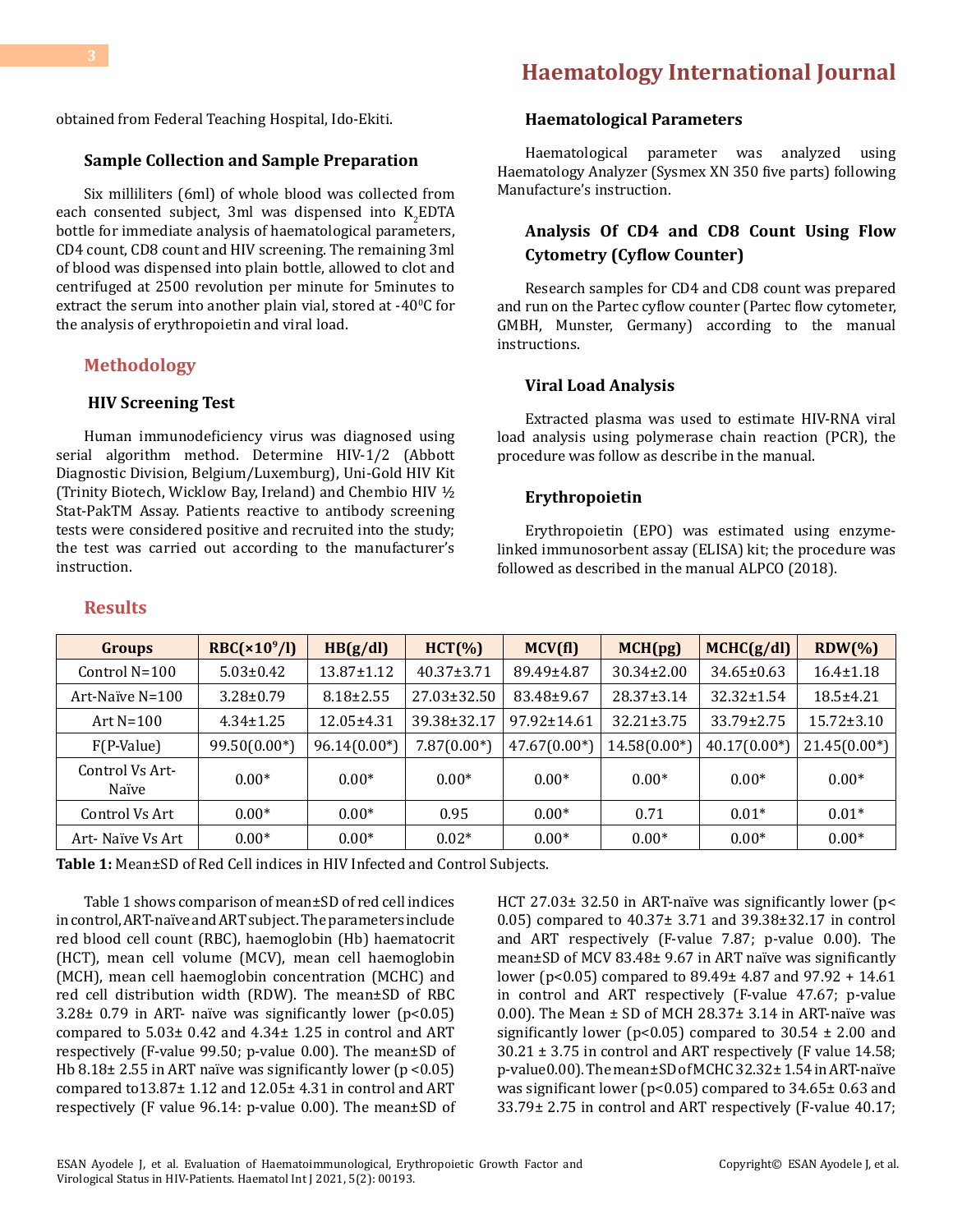p-value 0.00). The mean±SD of RDW 15.72± 3.10 in ART was significantly lower (p<0.05) compared to 16.40±1.18 and 18.50± 4.29 in control and ART- naïve respectively (F-value 21.45; p-value 0.00). However, multiple comparison between ART-naïve and control shows that mean±SD of RBC, Hb, HCT, MCV, MCH and MCHC in ART-naïve were significantly lower (P<0.05) compared to control. Mean±SD of RDW in control was significantly lower (p<0.05) in ART-naive. Multiple comparison between control and ART shows that, mean±SD of RBC, Hb and MCHC in ART were significantly lower (p<0.05) compared to control, however mean± SD of HCT, MCH, and RDW in ART were lower compare to control, the comparison shows no significant difference (P<0.05). Mean± SD of MCV in ART was significantly higher (P<0.05) compare to control. Multiple comparison between ART- naïve and ART shows that mean±SD of RBC, HB, HCT, MCV, MCH and MCHC in ART were significantly higher (p<0.05) compared to ARTnaïve. However, mean±SD of RDW in ART was significantly lower (p<0.05) compared to ART-naïve.

Mean values of RBC indices among ART-naïve were lower compared to ART and control subjects. p≤0.05 was considered significant, p>0.05 was considered not significant, F-value = mean±SD of parameters was compared using ANOVA. RBC(×10<sup>9</sup>/l).

Table 2 shows the mean±SD of CD4, CD8, CD4/CD8, VL and EPO in control, ART-naïve and ART subject.The mean±

# **[Haematology International Journal](https://medwinpublishers.com/HIJ/)**

SD of CD4 298.54±123.24 in ART-naïve was significantly lower (p<0.05) compared to 7746.22±67.29 and 422.52± 187.54 in control and ART respectively (F-value 292.04; p-value 0.00). The mean±SD of CD8 794.81±225.68 in ARTnaïve was significantly higher (p<0.05) compared to 591.01± 56.87 and 654.55±190.21 in control and ART respectively (F-value 36.11; p-value 0.00). The mean±SD of CD4/CD8  $0.38\pm0.08$  in ART-naïve was significantly lower (p<0.05) compared to 1.27±0.09 and 0.59±0.16 in control and ART respectively (F-value 1663.00; p<0.00). The mean±SD of VL 130610.00±86647.32 in ART-naïve was significantly higher (p<0.05) compared to 91518.00±30807.97 in ART (F-value 159.35; p value 0.00). The mean± SD of EPO 2.18±0.81 in ART-naïve was significantly lower (p<0.05) compared to 7.26±0.87 and 3.32± 0.94 in control and ART respectively (F-value 924.58; p-value 0.00). Multiple comparison between control and ART-naïve shows that mean±SD of CD4, CD4/ CD8 and EPO in ART-naïve were significantly lower (p<0.05) compared to control, however; mean±SD of CD8 and VL in ART-naïve were significantly higher (p<0.05) compared to control. Multiple comparison between control and ART show that, mean±SD of CD4, CD4/CD8 and EPO in ART were significantly lower (p<0.05) compared to control however; mean±SD of CD8 and VL in ART were significantly higher (p <0.05) compared to control mean±SD of CD4, CD4/CD8 and EPO in ART were significantly higher (p<0.05) compared to ART-naïve, however mean± SD of CD8 and VL in ART were significantly lower (p<0.05) compared to ART- naïve.

| <b>Groups</b>        | $CD4$ (cells/ $\mu$ l) | $CD8$ (cells/ $\mu$ l) | CD4/CD8          | VL (copies/ml)     | EPO (IU/L)      |
|----------------------|------------------------|------------------------|------------------|--------------------|-----------------|
| Control $N=100$      | 746.22±67.29           | 591.01±56.987          | $1.27 \pm 0.09$  |                    | $7.26 \pm 0.87$ |
| Art- Naïve $N=100$   | 298.54±123.24          | 794.81±225.68          | $0.38 \pm 0.08$  | 130610.00±86647.32 | $2.18 \pm 0.81$ |
| Art $N=100$          | 422.52±187.54          | 654.55±190.21          | $0.59 \pm 0.16$  | 91518±30807.97     | $3.32 \pm 0.94$ |
| F (P-Value)          | $292.04(0.00*)$        | $36.11(0.00*)$         | $1663.00(0.00*)$ | $159.35(0.00*)$    | $924.58(0.00*)$ |
| Control Vs Art-Naïve | $0.00*$                | $0.00*$                | $0.00*$          | $0.00*$            | $0.00*$         |
| Control Vs Art       | $0.00*$                | $0.01*$                | $0.00*$          | $0.00*$            | $0.00*$         |
| Art-Naïve Vs Art     | $0.00*$                | $0.00*$                | $0.00*$          | $0.00*$            | $0.00*$         |

**Table 2:** Mean±SD of CD4, CD8, CD4/CD8, VL and EPO in HIV Infected and Control Subjects.

Mean values of CD4, CD4/CD8 and EPO in ART-naïve were lower compared to ART and control subjects. Mean values of CD8 and VL in ART-naïve were higher compared to ART and control subjects. p≤0.05 was considered significant, p>0.05 was considered not significant, F-value = mean±SD of parameters was compared using ANOVA.

Table 3 shows comparison of mean±SD of total white blood cell (TWBC), neutophil (NEU), Lymphocyte (LYM), monocyte (MONO), eosinophil (EOSIN) and basophil (BASO) in control, ART-naïve and ART subject. The mean ±SD of TWBC 4.18 $\pm$  1.41 in ART-naïve was significantly lower (p<0.05) compared to  $6.27 \pm 0.98$  and  $5.13 \pm 1.34$  in control and ART respectively (F-value68 .95; p-value 0.00). The mean±SD of NEU 38.03 $\pm$  10.78 in ART was significantly lower (p<0.05) compared to 57.16± 5.56 and 54.65± 11.11 in control and ART-naive respectively (F-value 11985; p value0.00). The mean± SD of LYM 37.40± 9.03 in ART- naïve was significantly lower (p<0.05) compared to 41.50± 5.58 and 58.25±9.76 in control and ART respectively (F-value 176.97; p-value 0.00). The mean± SD of MONO in ART-naive was significantly higher (p<0.05) compared to 1.90± 0.77 and 2.92± 2.41 in control and ART respectively (F value 29.23; p-value 0.00). The mean± SD of EOSIN in ART was significantly higher (p<0.05)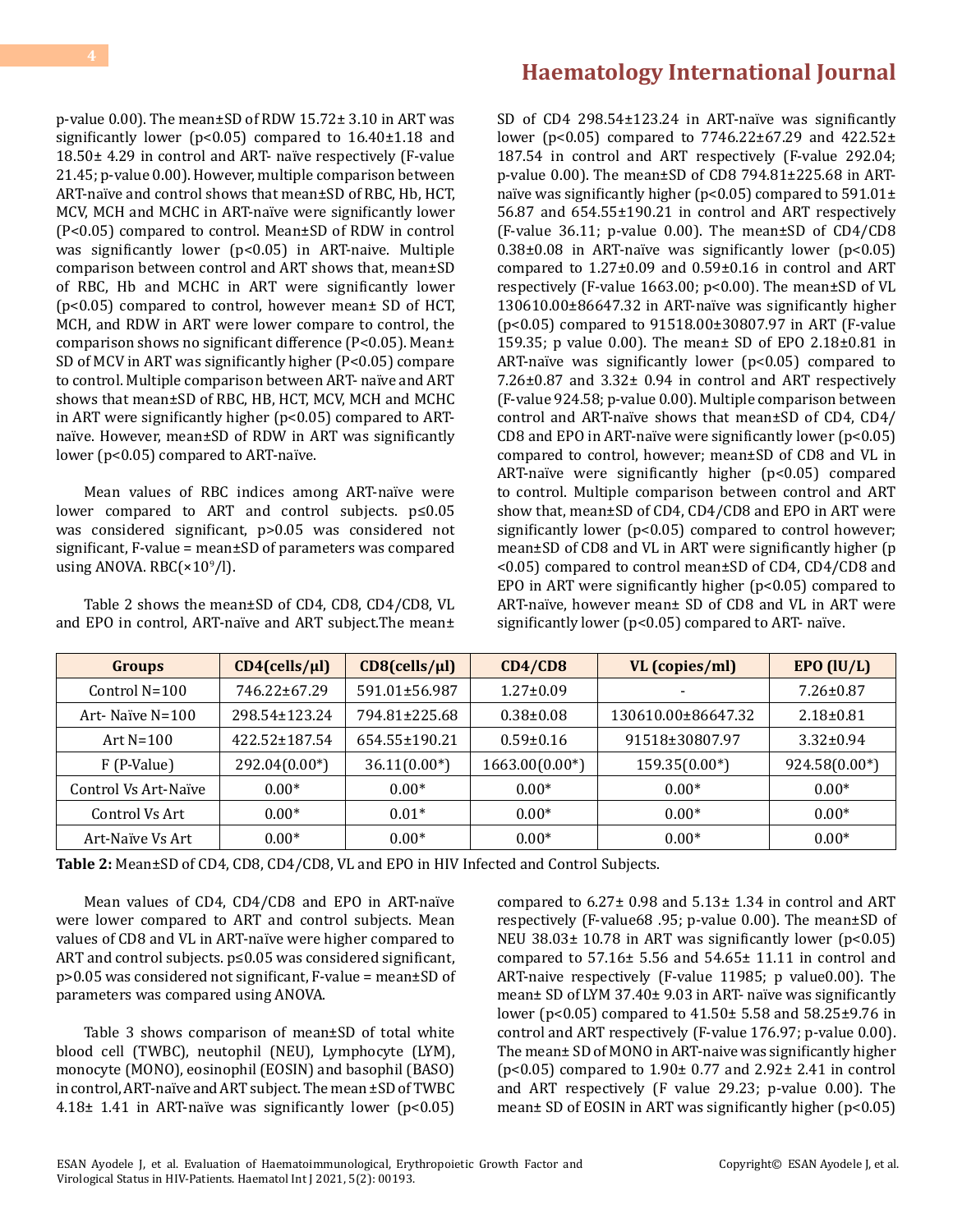# **[Haematology International Journal](https://medwinpublishers.com/HIJ/)**

compared to 1.36± 0.50 and 3.45± 3.19 in control and in ART-naïve respectively (F value 3.78; p-value 0.00). The mean± SD of BASO in ART-naïve was not significantly higher (p>0.05) compared to 1.00± 0.00 and 1.17± 0.39 in control and ART respectively (F-value 0.24; p-value 0.79). Multiple comparison between control and ART-naïve showed that mean±SD of TWBC and LYM in ART-naïve were significantly lower (p<0.05) compared to control. However, mean±SD of NEU in ART-naïve was not significantly lower (p>0.05) compared to control. Mean±SD of MONO and EOSIN in ARTnaïve were significantly higher (p<0.05) compared to control. Mean±SD of BASO in ART-naïve was not significantly higher

(p>0.05) compared to control.Multiple comparison between control and ART shows that mean±SD of TWBC and NEU in ART were significantly lower (p<0.05) compared to control. Mean±SD of LYM, MONO and EOSIN in ART were significantly higher (p<0.05) compared to control. Mean±SD of BASO in ART was not significantly higher (p>0.05) compared to control. Multiple comparison between ART and ART-naïve shows that mean±SD of TWBC and LYM, in ART-naïve were significantly higher (p<0.05) compared to ART. Mean± SD of NEU and MONO in ART were significantly lower (p<0.05) compared to ART- naïve. Mean± SD of EOSIN in ART was not significantly lower (p>0.05) compared to ART-naïve.

| <b>Groups</b>        | TWBC((x109/l))             | $NEU(\% )$        | $LYM(\% )$       | $MONO(\% )$     | $EOSIN(\% )$    | $BASO(\%)$      |
|----------------------|----------------------------|-------------------|------------------|-----------------|-----------------|-----------------|
| Control $N=100$      | $6.27 \pm 0.98$            | $57.16 \pm 5.56$  | $41.50 \pm 5.58$ | $1.90 \pm 0.50$ | $1.36 \pm 0.50$ | $1.00 \pm 0.00$ |
| Art- Naïve $N=100$   | $4.18 \pm 1.41$            | $54.65 \pm 11.11$ | $37.40 \pm 9.03$ | $5.96 \pm 4.98$ | $3.45 \pm 3.19$ | $1.25 \pm 0.62$ |
| Art $N=100$          | $5.13 \pm 1.34$            | 38.03±10.78       | 58.25±9.76       | $2.92 \pm 2.41$ | $4.11 \pm 3.73$ | $1.17 \pm 0.39$ |
| F (P-Value)          | $68.95$ <sup>(*0.00)</sup> | $119.85(0.00*)$   | $176.97(0.00*)$  | $29.23(0.00*)$  | $3.78(0.00*)$   | 0.24(0.79)      |
| Control Vs Art-Naïve | $0.00*$                    | 0.11              | $0.00*$          | $0.00*$         | $0.00*$         | 0.38            |
| Control Vs Art       | $0.00*$                    | $0.00*$           | $0.00*$          | $0.00*$         | $0.00*$         | 0.34            |
| Art- Naïve Vs Art    | $0.00*$                    | $0.00*$           | $0.00*$          | $0.00*$         | 0.63            | 0.92            |

**Table 3:** Mean±SD of White Blood Cell Counts in HIV Infected and Control Subjects.

Mean values of TWBC and LYM in ART-naïve were lower compared to ART and control subjects. Mean values of NEU, MONO, EOSIN and BASO in ART-naïve were higher compared to ART and control subjects. p≤0.05 was considered significant, p>0.05 was considered not significant, F-value = mean±SD of parameters was compared using ANOVA.

## **Discussion**

In this present study, mean value of red cell indices in HIV-infected ART-naïve subjects were significantly lower compared to HIV-infected on ART and control subjects. Findings in this study were similar to Gedefaw, and Okafor report. They reported that decrease in red cell indices in ART-naïve subjects compared to ART and control subjects were due to effect of HIV infection causing decrease in red blood cell production, increase in red blood cell destruction and ineffective production of red cells [18,19]. Supporting findings in this study, Ballah reported that HIV infection alters red blood cell membrane fluidity these changes disrupt erythrocyte membrane stability, thus promoting haemolysis and ultimately anaemia [4]. Percentage of anaemia in HIV ART-naïve is higher compared to HIV subjects on ART and control subjects.Similar to the findings in this study, Volberding reported that the degree of anaemia in HIVinfected subjects is fairly related to immunosuppression and HIV disease stages. Haemoglobin concentrations decrease significantly with increasing markers of disease progression

[20]. In this study, absolute CD4 count, CD4/CD8 ratio and erythropoietin were lower in ART-naïve subjects compared to ART and control subjects, while CD8 and viral load were higher in ART-naïve subjects compared to ART and control subjects. Findings in this present study was consistent with Wiredu report, he reported that the pathogenic effect of HIV virus resulted in significantly low mean levels of CD4 count and CD4/CD8 ratio among HIV patients ART naïve compared to ART and control group [21]. Findings in this study was supported with the fact that, in early HIV infection CD8+ T-cell numbers tend to increase reflecting expansion of memory CD8+ T cells. HIV patients ART-naive had decreased CD4 cell counts and increased CD8 cell, making the CD4/ CD8 ratio lower. However, after treatment, the majority of patients will experience CD4 cell recovery but not followed by CD8 cell decline [10]. As observed in this study, CD8 cell expansions persist until far advance stage of HIV disease, CD8+ T cell expand more extensively than CD4+ T cells during immune response. High viral load reported in this study among ART-naïve compared to HIV subjects on ART indicate that, HIV-virus is at work making copies of it causing the disease to progress quickly. CD4/CD8 ratio is predictive of subsequent disease progression, a favorable ratio (>1.0) is a clear sign of immunologic health that is strongly associated with a delayed course to severe CD4 deficiency [22]. Supporting findings in this study, decrease in CD4/ CD8 ratio was reported lower in HIV ART-naïve compared to HIV subjects on ART. Erythropoietin level in HIV-infected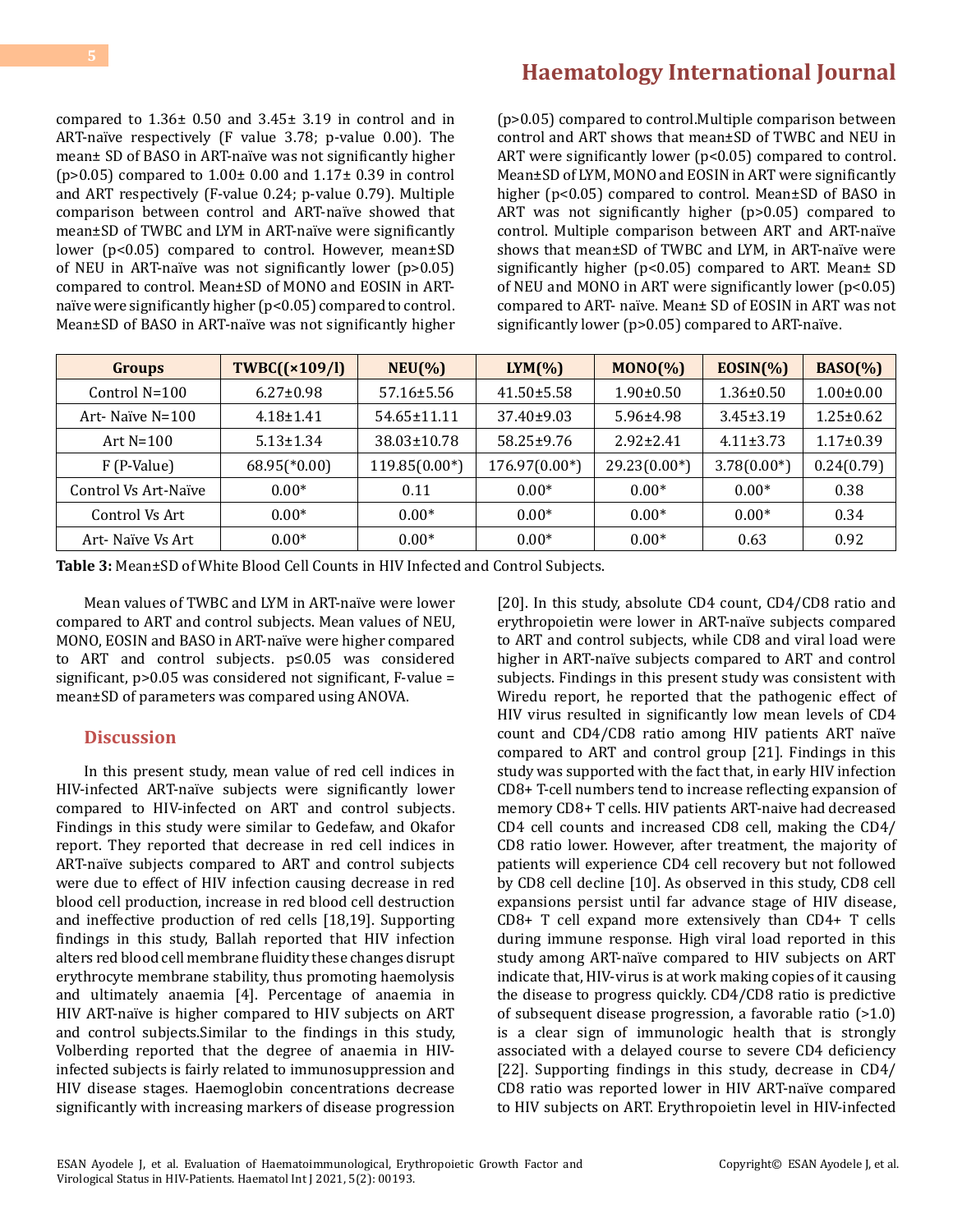patients showed that the levels of erythropoietin failed to rise commensurate with increasing anaemia, confirming the finding in this present study that insufficient amounts of erythropoietin cause anaemia due to direct effect of HIV infection on marrow progenitor cells [15].

Supporting the findings in this study, HIV infected anaemic subjects showed no significant rise in serum EPO levels, this confirmed that there is an inappropriate EPO response to anaemia in HIV infected patients, that there is blunted response to EPO in HIV infected patients who have anaemia and suggested that ablunting of the EPO response may be involved in the pathogenesis of the HIV-related anaemia. The severity of anaemia was found to increase with the severity of the HIV infection but the level of EPO failed to increase commensurately, suggesting that one of the reasons for anaemia in HIV subjects was erythropoietin deficiency [23]. EPO level decline with advancing HIV disease in WHO stage 2 and stage 3 as reported in this present study. The mechanism of anaemia in this study was due to depressed bone marrow function by HIV infection leading to low production of erythropoietin as reported in this study, which resulted into ineffective production of RBC. Supporting the findings in this study, it was reported that viral load predicts how fast the disease will progress, while CD4 count, indicate how much damage the virus has already caused to immune system HIV. The more HIV in the blood (the higher the HIV viral load), the faster the CD4 cell count will fall, and the greater the risk of becoming ill because of HIV infection [24]. In this present study, total white cell count and differential white cell count were lower in HIV ART-naïve compared to ART and control subjects. It was observed in this study that, HIV-infected subjects on ART had increase leucopenia and neutropenia compared to ART-naïve and control subjects. Similar to early report by Esan that, when patient's CD4 count decreases prevalence of leucopenia and lymphopenia increases [25]. In supporting the findings in this study, may be due to suppression of bone marrow and direct infection of T cells. This condition reduces the body's resistance to many opportunistic infections and the patient becomes more susceptible to other infections, this condition may become life-threatening due to low immunity [26].

## **Conclusion**

Low erythropoietin (EPO) level reported in this study among HIV subjects compared to control subjects confirmed that there is an inappropriate EPO response to anaemia in HIV infected patients causing decrease and ineffective production of red blood cells (RBC). Improvements observed in virological, immunological and haematological parameters on ART subjects suggested that there is positive response to antiretroviral therapy despite the reported side effects. However, drug compliance should be ensuring among HIV-

**[Haematology International Journal](https://medwinpublishers.com/HIJ/)**

infected patients to prevent HIV-virus resistance to drugs. This study also provides alternative surrogate maker for monitoring progression of HIV/AIDS disease.

#### **References**

- 1. [Ugbeni OC and Eruotor OH \(2018\) Profile of](https://www.semanticscholar.org/paper/Profile-of-Micronutrients%2C-Electrolytes%2C-and-CD4-in-Ugbeni-Eruotor/d6d48db56f4474631ba74a8fe74726b5923755e8) [Micronutrients, Electrolytes, Haematology and CD4](https://www.semanticscholar.org/paper/Profile-of-Micronutrients%2C-Electrolytes%2C-and-CD4-in-Ugbeni-Eruotor/d6d48db56f4474631ba74a8fe74726b5923755e8) [Count in HIV Infected Subjects on Highly Active](https://www.semanticscholar.org/paper/Profile-of-Micronutrients%2C-Electrolytes%2C-and-CD4-in-Ugbeni-Eruotor/d6d48db56f4474631ba74a8fe74726b5923755e8) [Antiretroviral Therapy. Trop J Nat Prod Res 2\(1\): 42-46.](https://www.semanticscholar.org/paper/Profile-of-Micronutrients%2C-Electrolytes%2C-and-CD4-in-Ugbeni-Eruotor/d6d48db56f4474631ba74a8fe74726b5923755e8)
- 2. [Margaret CA, Ani A, Attah DI, Mora M \(2018\) Comparison](https://www.semanticscholar.org/paper/Comparison-of-Viral-Load-and-CD4%2B-Values-of-ARV-and-Attah-Ani/7b58f371553fb1e0809378588f206bcfc820eda3) [of viral load and CD4 values of ARV naive and ARV](https://www.semanticscholar.org/paper/Comparison-of-Viral-Load-and-CD4%2B-Values-of-ARV-and-Attah-Ani/7b58f371553fb1e0809378588f206bcfc820eda3) [challenged HIV patients in Taraba State Nigeria. Virology](https://www.semanticscholar.org/paper/Comparison-of-Viral-Load-and-CD4%2B-Values-of-ARV-and-Attah-Ani/7b58f371553fb1e0809378588f206bcfc820eda3)  [9\(3\): 55-56.](https://www.semanticscholar.org/paper/Comparison-of-Viral-Load-and-CD4%2B-Values-of-ARV-and-Attah-Ani/7b58f371553fb1e0809378588f206bcfc820eda3)
- 3. [Germanaud D, Derache A, Traore M, Madec Y, Toure S, et](https://pubmed.ncbi.nlm.nih.gov/19933171/) [al. \(2010\) Level of viral load and antiretroviral resistance](https://pubmed.ncbi.nlm.nih.gov/19933171/) [after 6 months of non-nucleoside reverse transcriptase](https://pubmed.ncbi.nlm.nih.gov/19933171/) [inhibitor first-line treatment in HIV-1-infected children](https://pubmed.ncbi.nlm.nih.gov/19933171/) [in Mali. J Antimicrob Chemother 65\(1\): 118-124.](https://pubmed.ncbi.nlm.nih.gov/19933171/)
- 4. [Denue BA, Yusuf I, Bello HS, Abja AU, Bukar AA \(2013\)](https://academicjournals.org/journal/JAHR/article-stat/062176F7865) [Changes in blood profile of human immunodeficiency](https://academicjournals.org/journal/JAHR/article-stat/062176F7865) [virus \(HIV\)-infected patients on highly active](https://academicjournals.org/journal/JAHR/article-stat/062176F7865)  [antiretroviral therapy \(HAART\) in North Eastern Nigeria.](https://academicjournals.org/journal/JAHR/article-stat/062176F7865) [Academic Journals of AIDS and HIV Research 5\(8\): 284-](https://academicjournals.org/journal/JAHR/article-stat/062176F7865) [291.](https://academicjournals.org/journal/JAHR/article-stat/062176F7865)
- 5. [Kellie NS, Robbie BM, Paolo AP, Fischer W, Bette TK, et](https://pubmed.ncbi.nlm.nih.gov/27247230/)  [al. \(2016\) Effective Cytotoxic T Lymphocyte Targeting of](https://pubmed.ncbi.nlm.nih.gov/27247230/) [Persistent HIV-1 during Antiretroviral Therapy Requires](https://pubmed.ncbi.nlm.nih.gov/27247230/) [Priming of Naive CD8 T Cells. mBio 7\(3\): 473-516.](https://pubmed.ncbi.nlm.nih.gov/27247230/)
- 6. [Trickey A, May MT, Schommers P, Tate J, Ingle SM, et](https://pubmed.ncbi.nlm.nih.gov/28903507/)  [al. \(2017\) CD4:CD8 Ratio and CD8 Count as Prognostic](https://pubmed.ncbi.nlm.nih.gov/28903507/) [Markers for Mortality in Human Immunodeficiency](https://pubmed.ncbi.nlm.nih.gov/28903507/) [Virus–Infected Patients on Antiretroviral Therapy: The](https://pubmed.ncbi.nlm.nih.gov/28903507/) [Antiretroviral Therapy Cohort Collaboration \(ART-CC\).](https://pubmed.ncbi.nlm.nih.gov/28903507/) Clin Infect Dis [65\(6\): 959-966.](https://pubmed.ncbi.nlm.nih.gov/28903507/)
- 7. [Villar SS, Sainz T, Lee SA, Hunt PW, Sinclair E, et al. \(2014\)](https://pubmed.ncbi.nlm.nih.gov/24831517/) [HIV-Infected Individuals with Low CD4/CD8 Ratio](https://pubmed.ncbi.nlm.nih.gov/24831517/)  [despite Effective Antiretroviral Therapy Exhibit Altered](https://pubmed.ncbi.nlm.nih.gov/24831517/)  [T Cell Subsets, Heightened CD8+ T Cell Activation, and](https://pubmed.ncbi.nlm.nih.gov/24831517/)  [Increased Risk of Non-AIDS Morbidity and Mortality.](https://pubmed.ncbi.nlm.nih.gov/24831517/)  [PLoS Pathog 10\(5\): e1004078.](https://pubmed.ncbi.nlm.nih.gov/24831517/)
- 8. [Krantz EM, Hullsiek KH, Okulicz JF, Weintrob AC, Agan](https://pubmed.ncbi.nlm.nih.gov/21602694/)  BK, et al. (2011) [Elevated CD8 counts during HAART are](https://pubmed.ncbi.nlm.nih.gov/21602694/) [associated with HIV virologic treatment failure. J Acquir](https://pubmed.ncbi.nlm.nih.gov/21602694/)  [Immune Defic Syndr 57\(5\): 396-403.](https://pubmed.ncbi.nlm.nih.gov/21602694/)
- 9. [Sauter R, Huang R, Ledergerber B, Battegay M, Bernasconi](https://pubmed.ncbi.nlm.nih.gov/27759638/) [E, et al. \(2016\) CD4/CD8 ratio](https://pubmed.ncbi.nlm.nih.gov/27759638/) and CD8 counts predict [CD4 response in HIV-1-infected drug naive and in](https://pubmed.ncbi.nlm.nih.gov/27759638/)